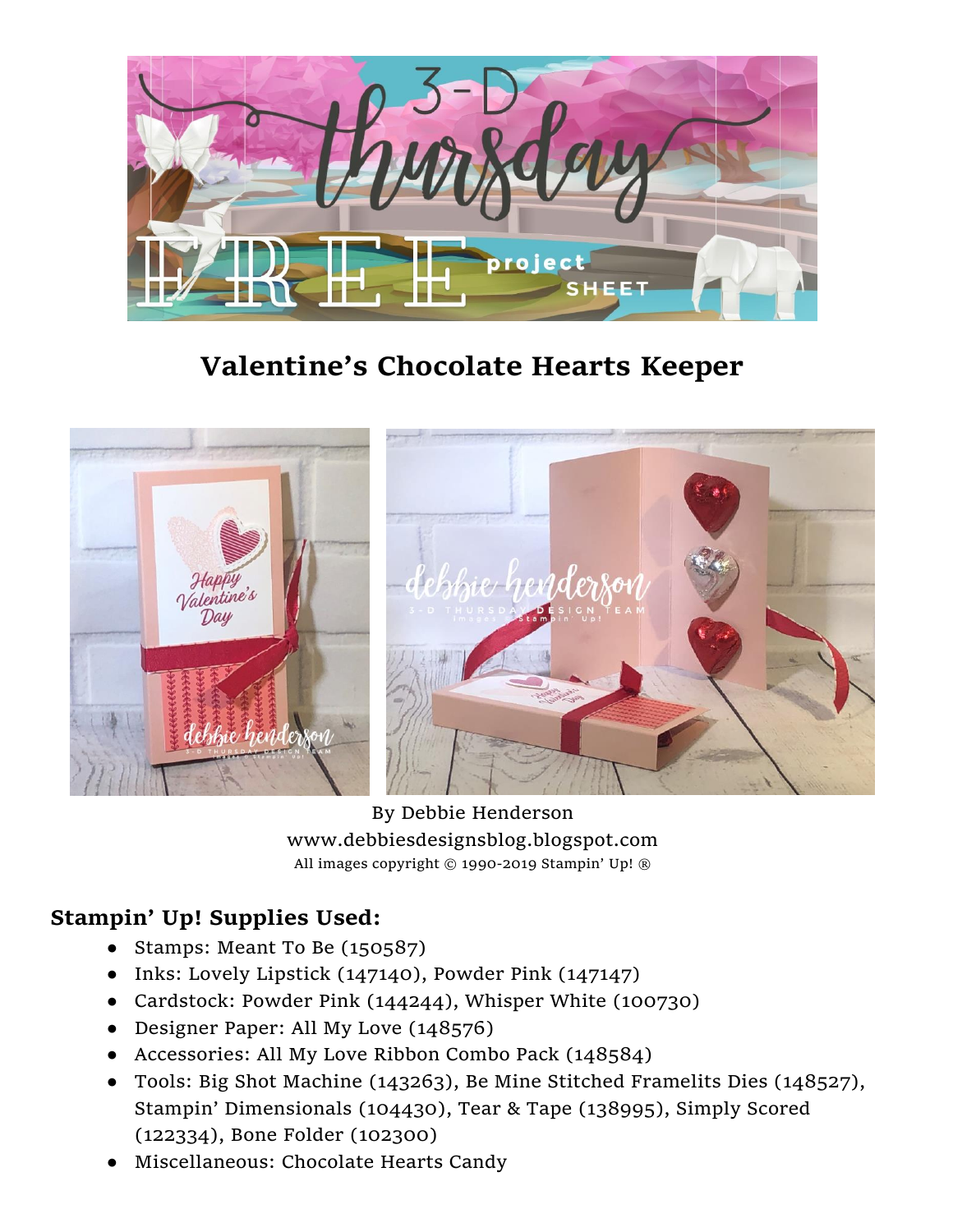## INSTRUCTIONS:



1. Cut a piece of Powder Pink Cardstock to measure  $6-1/4$ " x  $5-1/2$ ". On the  $6-1/4$ " side, score at  $2-3/4$ " &  $3-1/2$ ". Fold on the score lines to create the keeper shape as shown in photo 2.



2. Cut a piece of Whisper White Cardstock to measure 5" x 2-1/4" and a piece of All My Love Designer Paper to measure 2-1/4" x 2". Glue the designer paper to the bottom of the white layer.



3. Stamp the sentiment about  $\frac{1}{2}$ " above the designer paper using Lovely Lipstick Ink. Stamp the heart using Powder Pink Ink to the left and about ½" from the top and overlapping the sentiment.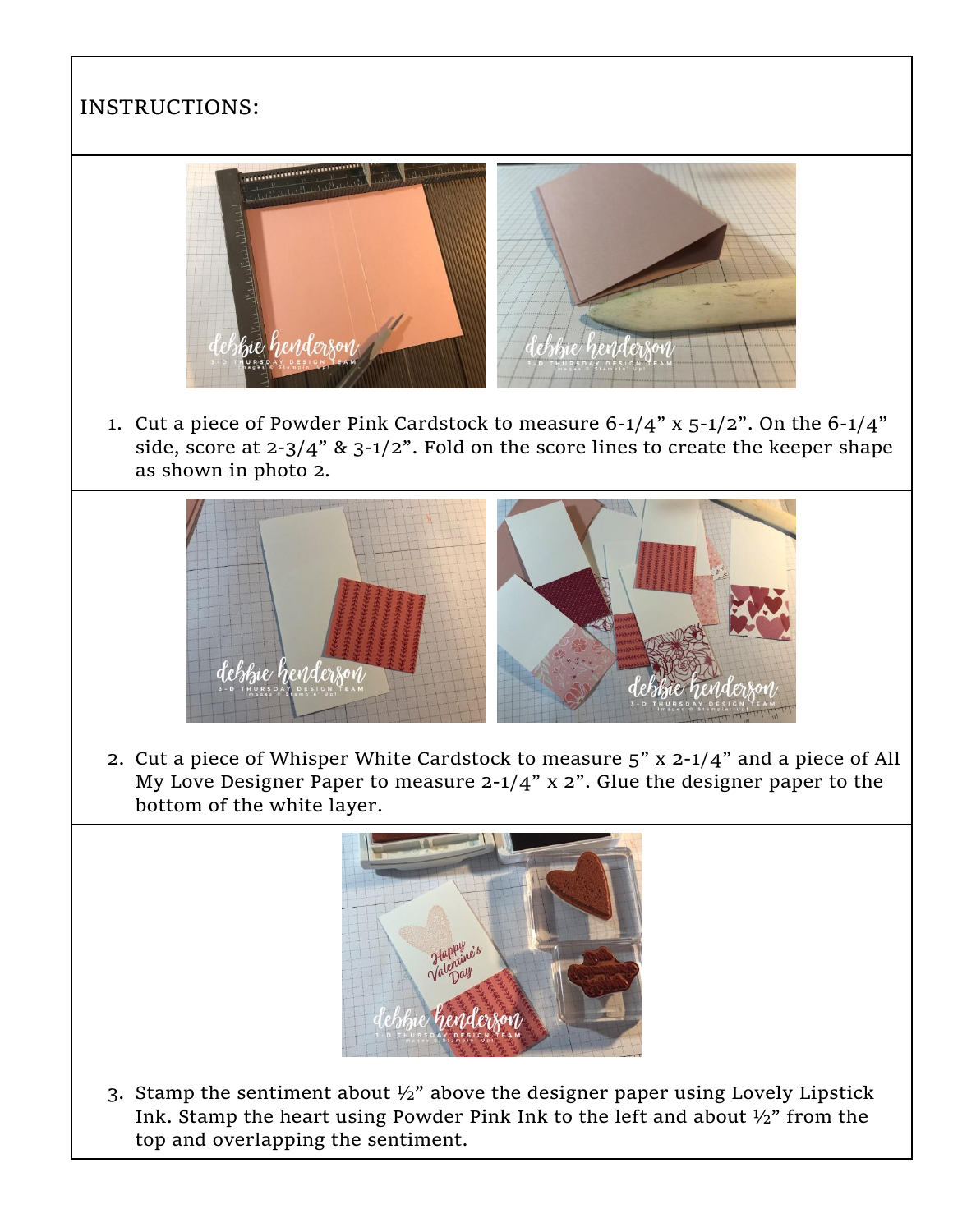

4. Stamp the small heart image on a scrap piece of Whisper White Cardstock using Lovely Lipstick Ink. Cut out with the die and glue in place to the right of the large heart and overlapping using Stampin' Dimensionals.



5. Add a strip of Tear & Tape along the top of the designer paper and over the whole length of the keeper as shown in the photo.



6. Cut the ribbon to measure 13". Peel the backing from the Tear & Tape and press ribbon in place, allowing both ends to extend equally on each side of the keeper.